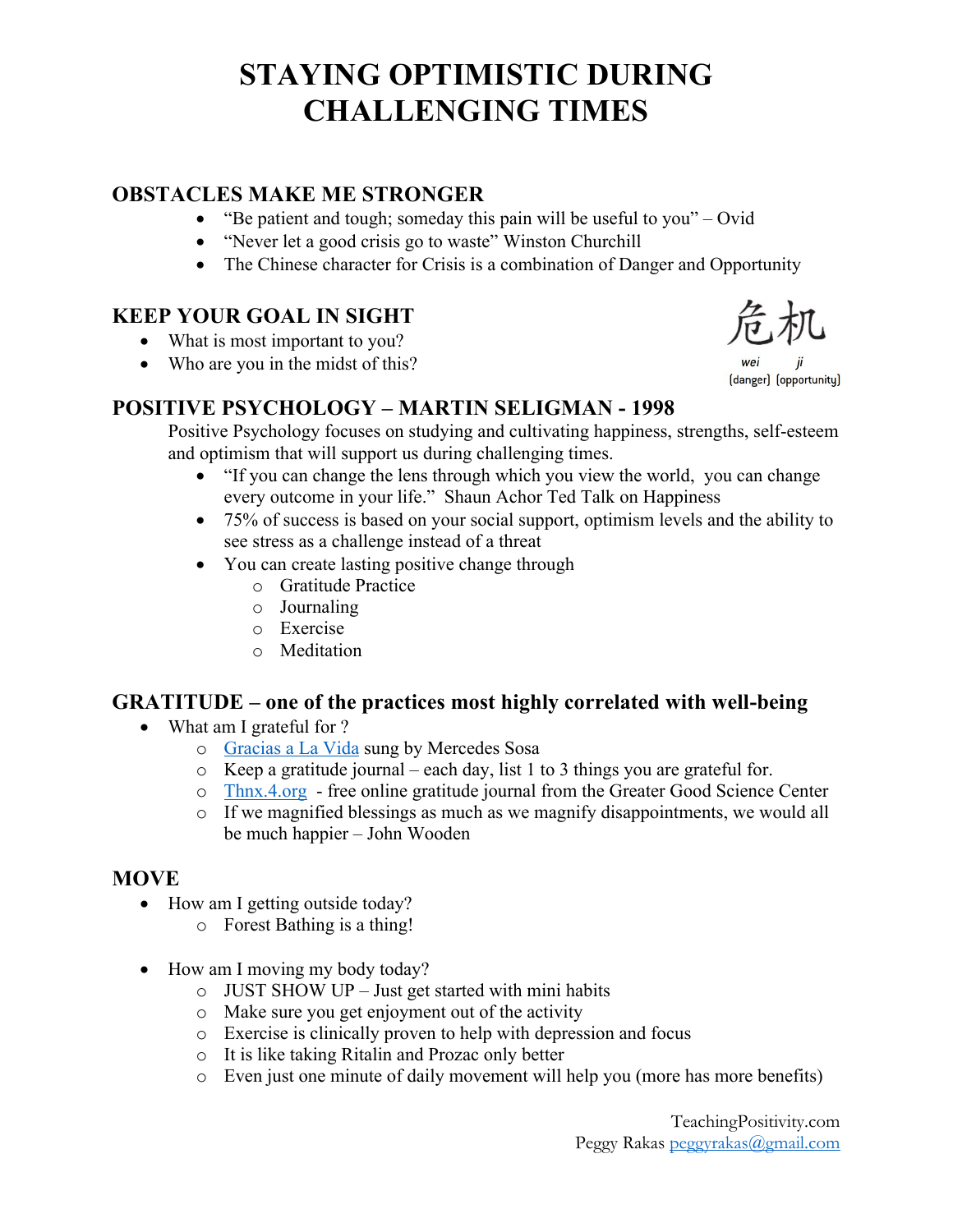### **MINDFULNESS MEDITATION**

- Developing even a 1 minute meditation practice has many benefits ( more has more benefits  $\circledcirc$ )
- Meditation made easy Breathe in, Breath out – follow the breath If your mind wanders, just say "Oh Well" and start again
- Loving Kindness meditation practice
	- o May I (you) be safe
	- $\circ$  May I (you) be healthy
	- $\circ$  May I (you) be happy
	- o May I (you) live in peace

### **BREATHE**

- 4-7-8 Breath Breathe in to your belly for 4 counts, hold for 7 and exhale for 8 (or practice 5-2-8 breath). Just doing this daily is a meditation.
- Vagus Nerve activity is facilitated during exhalation and that helps to relay relaxation from the Central Nervous System to your body
- Many well-known clinics use deep breathing for pain relief, anxiety relief, addiction struggles and insomnia

### **SLEEP**

- Sleep Hygiene dark, cool, quiet, comfortable room
- Work shutdown and Digital Shutdown find a consistent time to shut down your devices
- Avoid heavy meals, alcohol, extra liquids, and strenuous exercise before bed
- Blue light from screens interferes with the timing of Melatonin production
- Insomnia sleeping pills do not produce natural sleep
- With severe insomnia, find a sleep clinic...a CPAP machine or mouth device for sleep apnea can make a big difference in your well-being

### **LAUGHTER**

• Laughter can be the best medicine. Fill your world with things that make you smile

### **CREATE**

- What beauty am I creating, cultivating or inviting today?
	- o What can you learn….PlaygroundSessions for piano
	- o Coursera, edX for free classes from prestigious schools



### **THE SERENITY PRAYER**

God grant me the SERENITY to accept the things I cannot change COURAGE to change the things I can and WISDOM to know the difference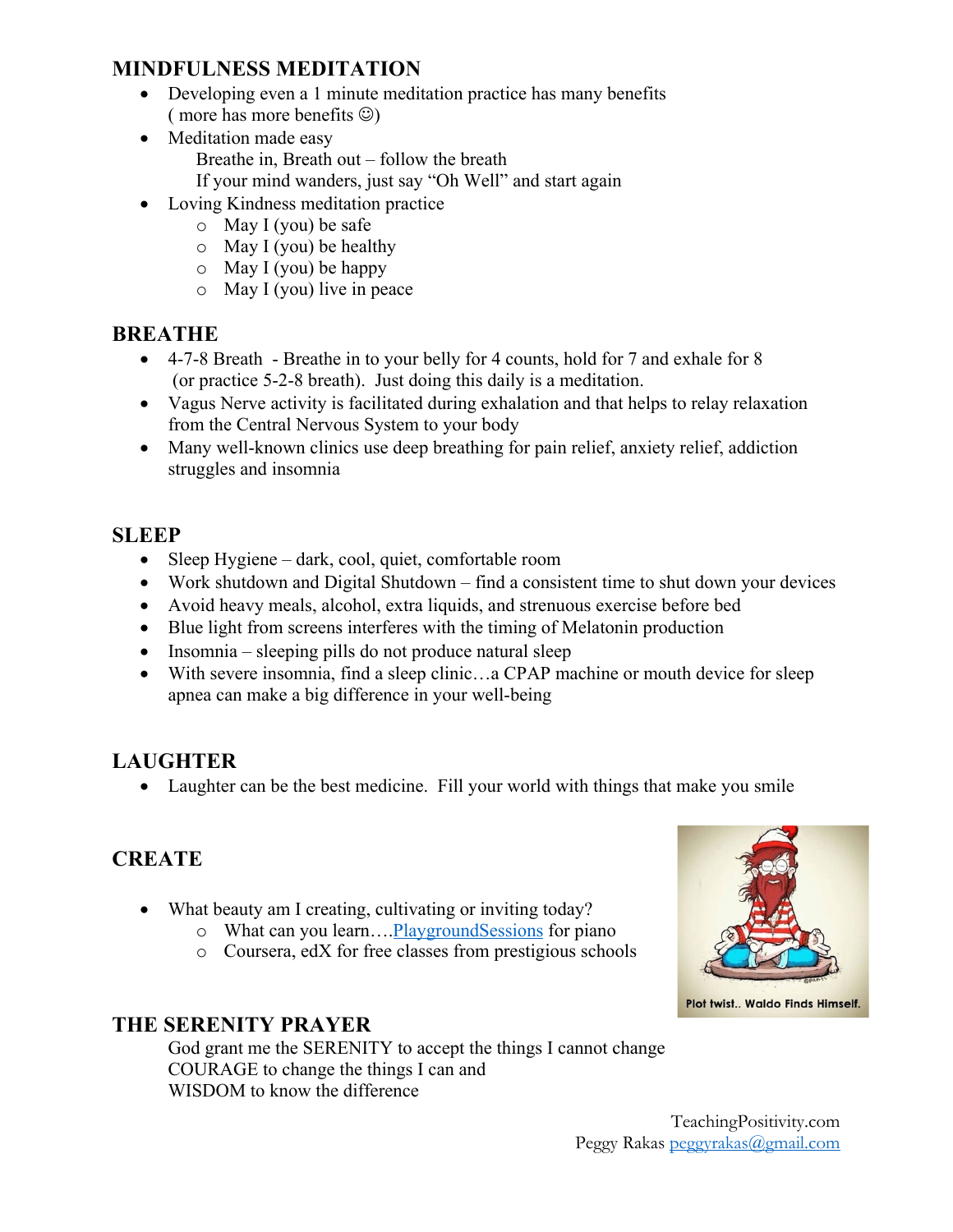#### **HELP OTHERS**

• "You are called to help the unhappy." Seneca

### **YOU ARE NOT ALONE**

- It is OK to be struggling now. Just be sure to reach out if you need help.
- Let go of your expectations of normal
- "Change is the only constant in life. One's ability to adapt to those changes will determine your success in life." Benjamin Franklin

### **BUILDING POSITIVE HABITS**

- Think of habits as stepping stones towards your goal
- Focus first on an important area of self-care that you feel will make the biggest difference in your life - your Keystone Habit.
- Pick a mini habit that supports your Keystone habit

| $\bullet$ | Perform your habit daily and if you have to miss a day,<br>do not miss two days | <b>WE ARE</b>         |
|-----------|---------------------------------------------------------------------------------|-----------------------|
|           |                                                                                 | <b>WHAT WE</b>        |
|           |                                                                                 | <b>REPEATEDLY DO.</b> |
| $\bullet$ | Make your habit so small that it is almost impossible to fail                   | <b>EXCELLENCE,</b>    |
|           |                                                                                 | THEN, IS NOT          |
|           |                                                                                 | AN ACT, BUT           |
|           | • Motivation – create an immediate reward to support                            | A HABIT.              |
|           | a positive feedback loop                                                        | Origitate             |
|           | • Habit trackers can help. People who wear a pedometer                          |                       |

- walk on average 1 mile a day farther than people who do not keep track
- Successfully maintaining a small habit makes you happy. Happiness floods your brain with dopamine and that makes your brain more malleable so that you are more likely to install more habits  $\odot$

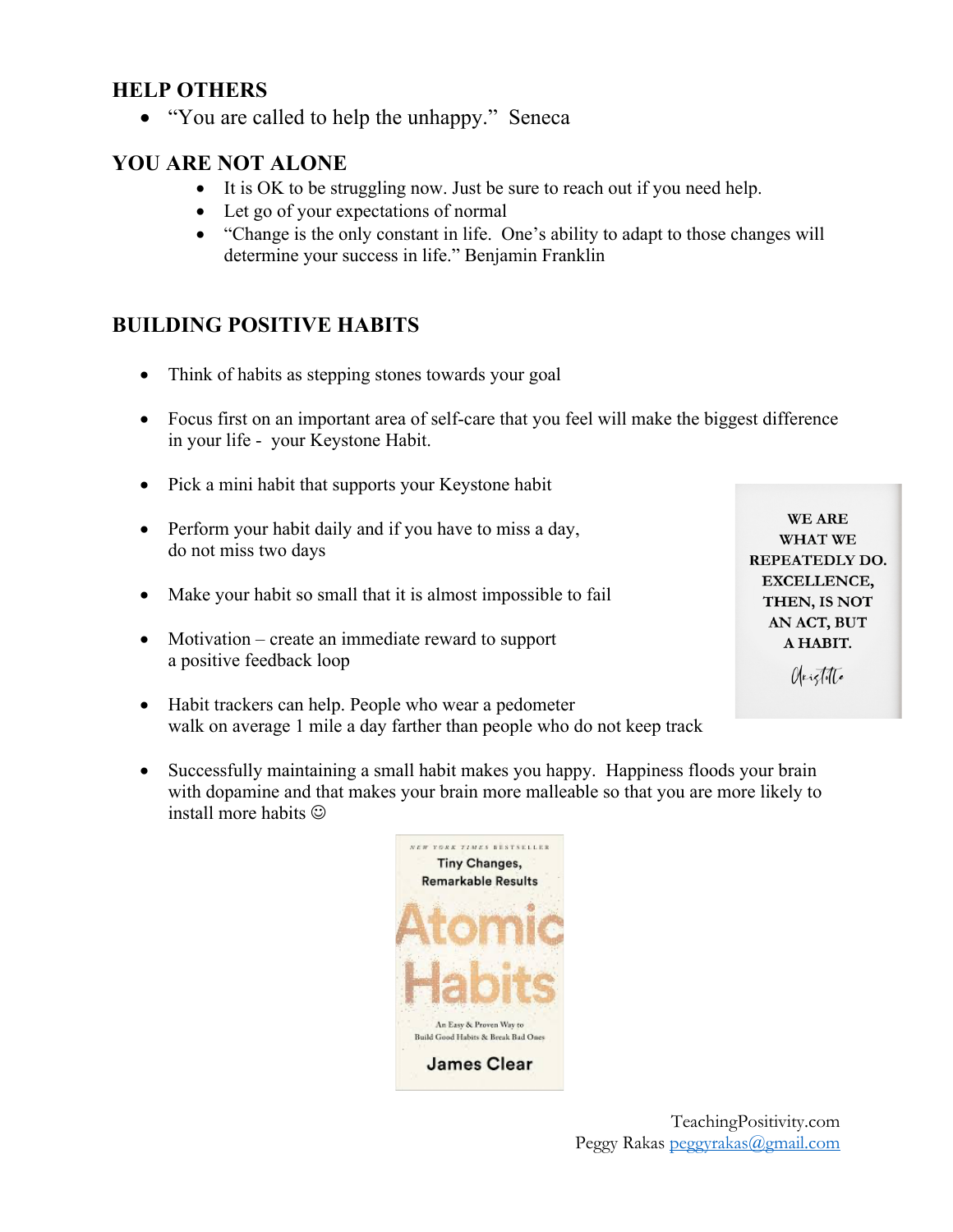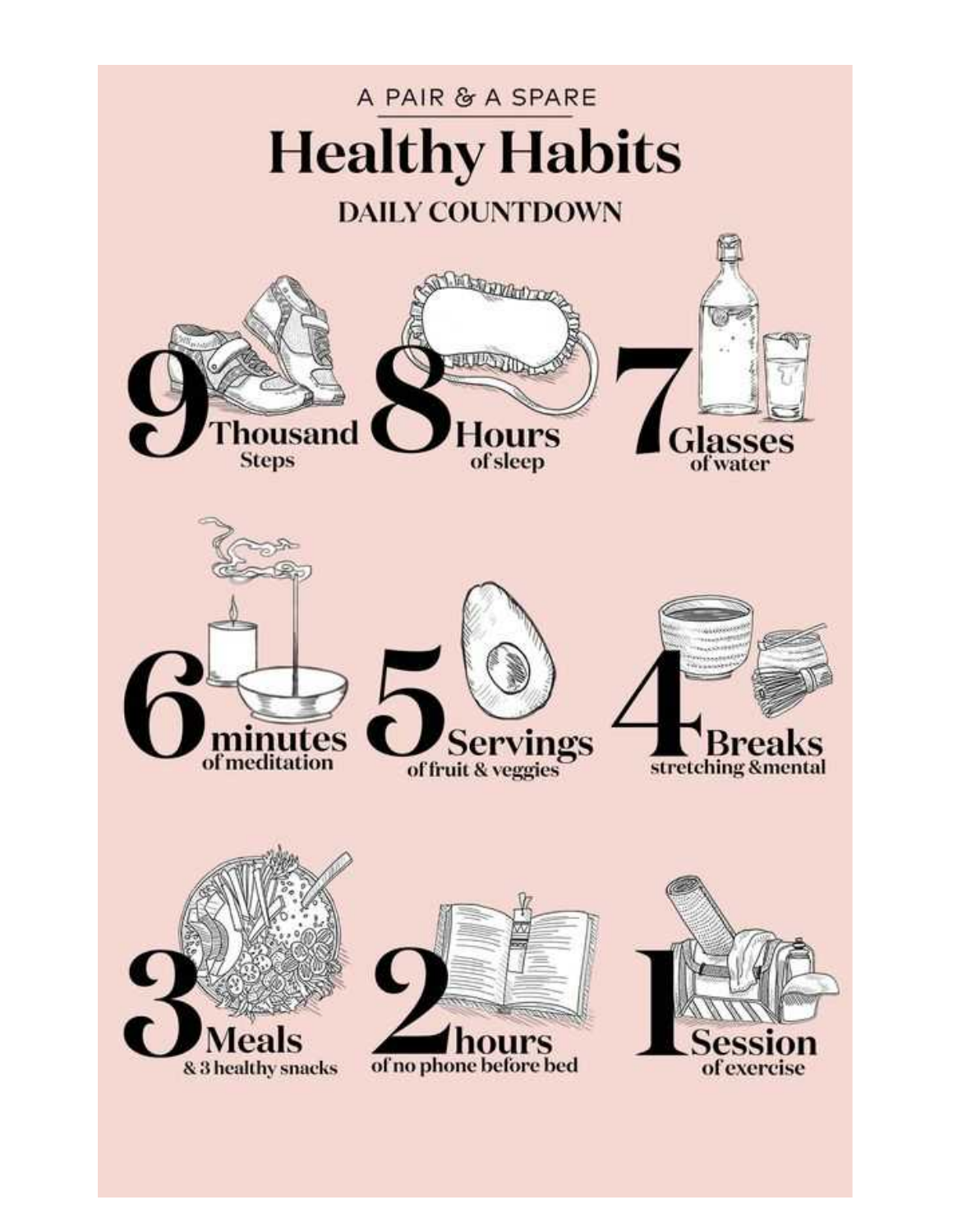### **Books worth a look**

Plato's Lemonade Stand – Tom Morris Everything is Figureoutable – Marie Foreo Atomic Habits – James Clear Mini Habits – Stephen Guise The Happiness Advantage – Shaun Achor Eat Move Sleep – Tom Rath Food Rules – Michael Pollan 8 Weeks to Optimum Health – Andrew Weill Why We Sleep – Matthew Walker Thanks – Robert Emmons Love 2.0 – Dr. Barbara Fredrickson How to Feel Better – Nick Hall Brain Food – Lisa Mosconi



#### **Websites Worth a Look**

Optimize.me – Brian Johnson – Positive Psychology and more to help you flourish A Free Optimizer's Covid-19 Toolkit https://www.optimize.me/covid-19/ JamesClear.com – Forming healthy habits one tiny step at a time MarieForleo.com - Relentless, grounded and spunky optimism Greater Good Science Center – UC Berkeley – Science based insights for a meaningful life Goodthinkinc.com – Shaun Achor – Positivity and Optimism for Organizations

Also watch his inspiring Ted Talk – The Happy Secret to Better Work